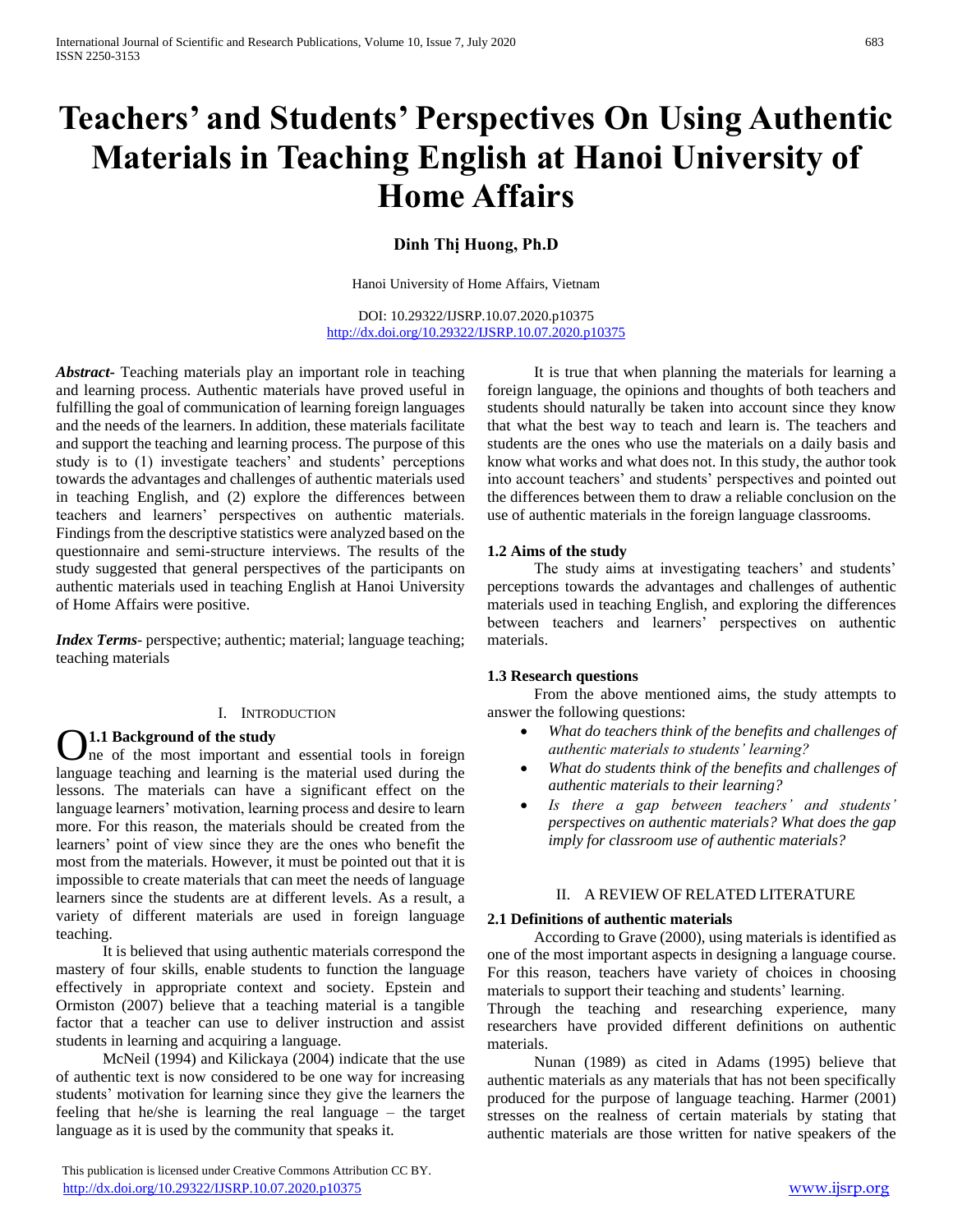language with the real purpose. Similarly, Bacon and Finnemann (1990) define authentic materials as text produced by native speakers for non-pedagogical purposes. Gardner and Miller (1999) explain that authentic materials mean any texts (printed or digital) or tape which is produced for a purpose other than teaching the target language.

# **2.2 Advantages of using authentic materials in teaching English**

 Authentic materials are also interesting and motivating. By using authentic materials, learners can develop survival language skills and learn tolerance for regarding things they do not understand. Authentic materials are basically not produced for teaching or learning but give an exposure to language used in real life and when these materials are used in the classroom they motivate the learners to participate in a real conversation and thereby facilitate language learning.

 It is evident that the uses of authentic text like newspapers helps the learner develop their communication skills and stimulate their interest in engaging them with the classroom activities through which they develop confidence and enjoy learning. Besides, learners are more comfortable when the input is provided from their own culture and customs in order to relate the context to the real life. Peacock (1997) and Brinton (1991) consider authentic materials as a bridge between the classroom and the real world, and offer the language learners a valuable source of authentic language input.

 Moreover, this type of materials can also have an obvious effect on enhancing learners' motivation, arouse their interests and increase their active participation in learning activities. Tomlinson (2012) advocates that authentic materials can motivate learners and help them develop a range of communicative competencies and enhance positive attitudes towards the learning of a language. Similarly, Do (2011) finds that using authentic materials is an effectively way to enhance university students' motivation in foreign language courses. This idea is also true for teachers who have high motivation, and would like to implement new ideas in their classrooms. Teachers should be aware of their context and try to adapt things to meet students' needs.

### **2.3 Challenges of using authentic materials in teaching English**

 It cannot be denied that the advantages that authentic materials can bring is significant in getting learners exposed to the real use of the language, however there are still so many issues to consider.

 Authentic input has long been perceived as too difficult for students at all levels. Martinez (2002) mentions that authentic materials may be too culturally biased and difficult to understand outside the language community. Learners may experience frustration "when confronted by an authentic text, especially lower level students as found by McNeil (1994). Schmidt (1994) argues that authentic discourse may panic learners who find themselves faced with the speech of delivery coupled with a mixture of known and unknown vocabulary and structures; instead, he prefers using simplified texts that have communicative value rather than using authentic input. Furthermore, grammar and vocabulary in authentic materials are used for communicating and informing in the society, thus the content of the text sometimes is not appropriate for students.

# III. METHODOLOGY

## **3.1 Participants**

 93 third year students majoring in Human Resources Management and 5 full-time English teachers at Hanoi University of Home Affairs were selected to participate in the study. All the teachers had completed the Master degree in English Language Teaching Methodology. Their teaching experience ranged from six to fifteen years.

## **3.2 Data collection instruments**

 In order to collect data, questionnaire and semi-structured interview were used. The questionnaire was distributed to 93 students at Hanoi University of Home Affairs. The questionnaire included 10 items with a 4-point likert sclae from Strongly disagree (1) to Strongly agree (2) which was used to ask the learners to indicate their degree of agreement with the statement. Then, 5 full-time English teachers participated in semi-structured interview which was conducted and tape-recorded in order to transcribe for analysis. The semi-structured interview consists of 5 open-ended questions and lasted in 10 minutes.

## **3.3 Procedures**

 Quantitative and qualitative data analysis proceeded in two phases. In the first phase, the data obtained from the learners' questionnaires was analyzed using descriptive statistics with the SPSS program for calculating the total group mean scores and standard derivation. Later, the semi-structured interviews with teachers were analyzed using thematic analysis.

# IV. FINDINGS AND DISCUSSIONS

# **4.1 Results from questionnaires for students**

| <b>Statements</b>                                                   | <b>Strongly</b><br>disagree $(1)$ |      | <b>Disagree</b><br>(2) |     | Agree<br>(3) |      | <b>Strongly</b><br>agree $(4)$ |      | <b>Mean</b> | Sd   |
|---------------------------------------------------------------------|-----------------------------------|------|------------------------|-----|--------------|------|--------------------------------|------|-------------|------|
|                                                                     | Freg.                             | $\%$ | Freg.                  | %   | Freg.        | $\%$ | Freg.                          | $\%$ |             |      |
| Students' perspectives on the benefits of using authentic materials |                                   |      |                        |     |              |      |                                |      |             |      |
| authentic<br>Using                                                  |                                   |      |                        |     |              |      |                                |      |             |      |
| materials help<br>students                                          |                                   | 1.1  | 6                      | 6.5 | 55           | 59.1 | 31                             | 33.3 | 3.25        | .620 |
| understand how English is                                           |                                   |      |                        |     |              |      |                                |      |             |      |
| used in real life.                                                  |                                   |      |                        |     |              |      |                                |      |             |      |
| Using<br>authentic                                                  |                                   |      |                        |     |              |      |                                |      |             |      |
| materials help students be                                          |                                   |      |                        |     |              |      |                                |      |             |      |

 This publication is licensed under Creative Commons Attribution CC BY. <http://dx.doi.org/10.29322/IJSRP.10.07.2020.p10375> [www.ijsrp.org](http://ijsrp.org/)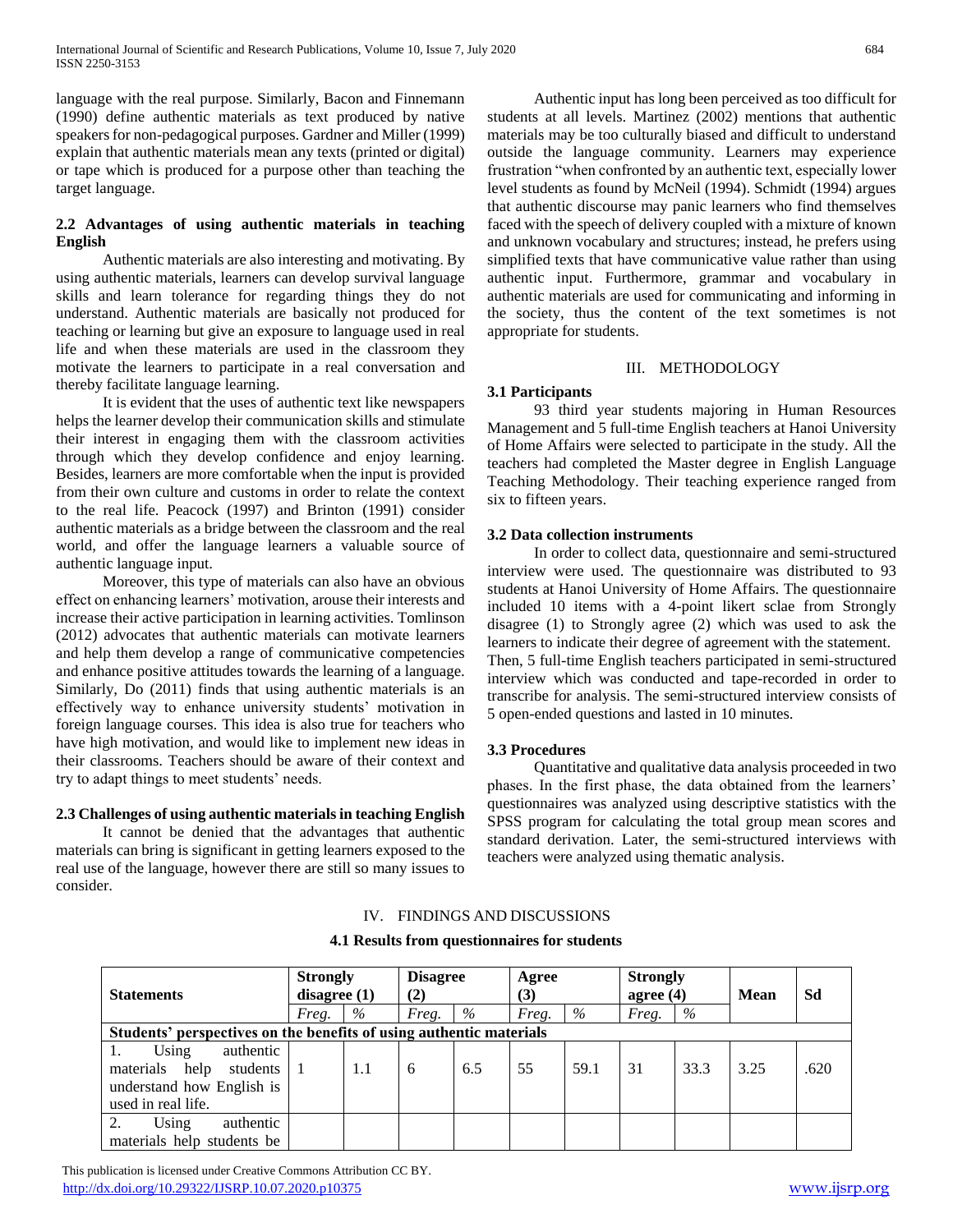| aware of the differences<br>between English in the                    | $\mathbf{1}$   | 1.1  | 11           | 11.8 | 50           | 53.8 | 31             | 33.3 | 3.19 | .680 |
|-----------------------------------------------------------------------|----------------|------|--------------|------|--------------|------|----------------|------|------|------|
| textbook and English in the                                           |                |      |              |      |              |      |                |      |      |      |
| real life.                                                            |                |      |              |      |              |      |                |      |      |      |
| 3. The content of authentic                                           |                |      |              |      |              |      |                |      |      |      |
| materials<br>motivates                                                | $\theta$       | 0.0  | 20           | 21.7 | 46           | 50.0 | 26             | 3.07 | 3.07 | .708 |
| students.                                                             |                |      |              |      |              |      |                |      |      |      |
| 4. The cultural content in                                            |                |      |              |      |              |      |                |      |      |      |
| authentic<br>materials<br>is                                          | $\overline{4}$ | 4.3  | 12           | 12.9 | 46           | 49.5 | 31             | 33.3 | 2.34 | .759 |
| interesting.                                                          |                |      |              |      |              |      |                |      |      |      |
| Students' perspectives on the challenges of using authentic materials |                |      |              |      |              |      |                |      |      |      |
| 5. There are so many                                                  |                |      |              |      |              |      |                |      |      |      |
| words<br>unknown<br>in                                                | 9              | 9.7  | 50           | 53.8 | 27           | 29.0 | $\overline{7}$ | 7.5  | 3.18 | .691 |
| authentic materials.                                                  |                |      |              |      |              |      |                |      |      |      |
| б.<br>The<br>language<br>in                                           |                |      |              |      |              |      |                |      |      |      |
| authentic materials is too                                            | $\overline{2}$ | 2.2  | $\mathbf{Q}$ | 9.7  | 52           | 55.9 | 30             | 32.3 | 3.12 | .792 |
| difficult for students<br>$\overline{t}$                              |                |      |              |      |              |      |                |      |      |      |
| understand.                                                           |                |      |              |      |              |      |                |      |      |      |
| Students' perspectives on how to use authentic materials              |                |      |              |      |              |      |                |      |      |      |
| 7. Authentic materials are                                            |                |      |              |      |              |      |                |      |      |      |
| good for students whose                                               | 12             | 12.9 | 36           | 38.7 | 25           | 26.9 | 20             | 21.5 | 2.57 | .971 |
| English is good.                                                      |                |      |              |      |              |      |                |      |      |      |
| 8. Authentic materials are                                            |                |      |              |      |              |      |                |      |      |      |
| good only if teachers know                                            | 3              | 3.2  | 18           | 19.4 | 43           | 46.2 | 29             | 31.2 | 3.05 | .799 |
| how to design appropriate                                             |                |      |              |      |              |      |                |      |      |      |
| tasks.                                                                |                |      |              |      |              |      |                |      |      |      |
| 9. Authentic materials are                                            |                |      |              |      |              |      |                |      |      |      |
| not necessary because there                                           | 56             | 60.2 | 36           | 38.7 | $\mathbf{1}$ | 1.1  | $\Omega$       | 0.0  | 1.41 | .516 |
| is no time for students to                                            |                |      |              |      |              |      |                |      |      |      |
| use them.                                                             |                |      |              |      |              |      |                |      |      |      |
| Students<br>should<br>be<br>10.                                       |                |      |              |      |              |      |                |      |      |      |
| encouraged<br>bring<br>to                                             |                |      |              |      |              |      |                |      |      |      |
| authentic materials into the                                          | $\overline{2}$ | 2.2  | 16           | 17.2 | 53           | 57.0 | 22             | 23.7 | 3.02 | .707 |
| classroom to share with                                               |                |      |              |      |              |      |                |      |      |      |
| other classmates.                                                     |                |      |              |      |              |      |                |      |      |      |

 *Table 1: Students' perspectives on the benefits, the challenges of using authentic materials and how to use authentic materials*

 As can be seen from Table 1, the majority of the students (92.4%) strongly agreed that authentic materials help them understand how English is used in the real life.

 Similarly, in item 2, most of the students (87.1%) believed that using authentic materials help them be aware of the differences between English in the textbook and English in the real life.

 For item 3, more than two thirds of the students (78.3%) agreed that the contents of authentic materials are motivating.

 In the next item, 82.8% of the students said that the cultural content in authentic materials is interesting while 17.2% of them felt that the materials are not intersting.

 The responses to item 5 spread all over the four choices with different percentages. The biggest number of the students (53.8%) disagree, and 9.7% of the students strongly agree that there are so many unknown words in authentic materials.

 In terms of item 6, nearly all the participants (88.2%) found it difficult to understand the language in authentic materials,

whereas 9.7% did not think it was too difficult to understand. Only 2.2% strongly disagree with this statement.

 For item 7, less than half of the students (48.4%) agreeded that authentic materials are only good for students whose English is good. Meanwhile, 51.6% of the students had different points of view.

 For the next item, item 8, 77.4% of the respondents indicated that authentic materials are only good if teachers know how to design appropriate tasks.

 In addition, in item 9, the majority of the students (98.9%) did not believe that authentic materials are not necessary because there is no time for students to use them.

 For item 10, most of the students (81%) felt that they should be encouraged to bring authentic materials into the classroom to share with other classmate.

# **4.2 Results from teachers' interviews**

 The use of follow-up interview provided a more comprehensive picture of the participants' perspectives on authentic materials. The findings from the analysis are presented below.

*Reasons for using authentic materials*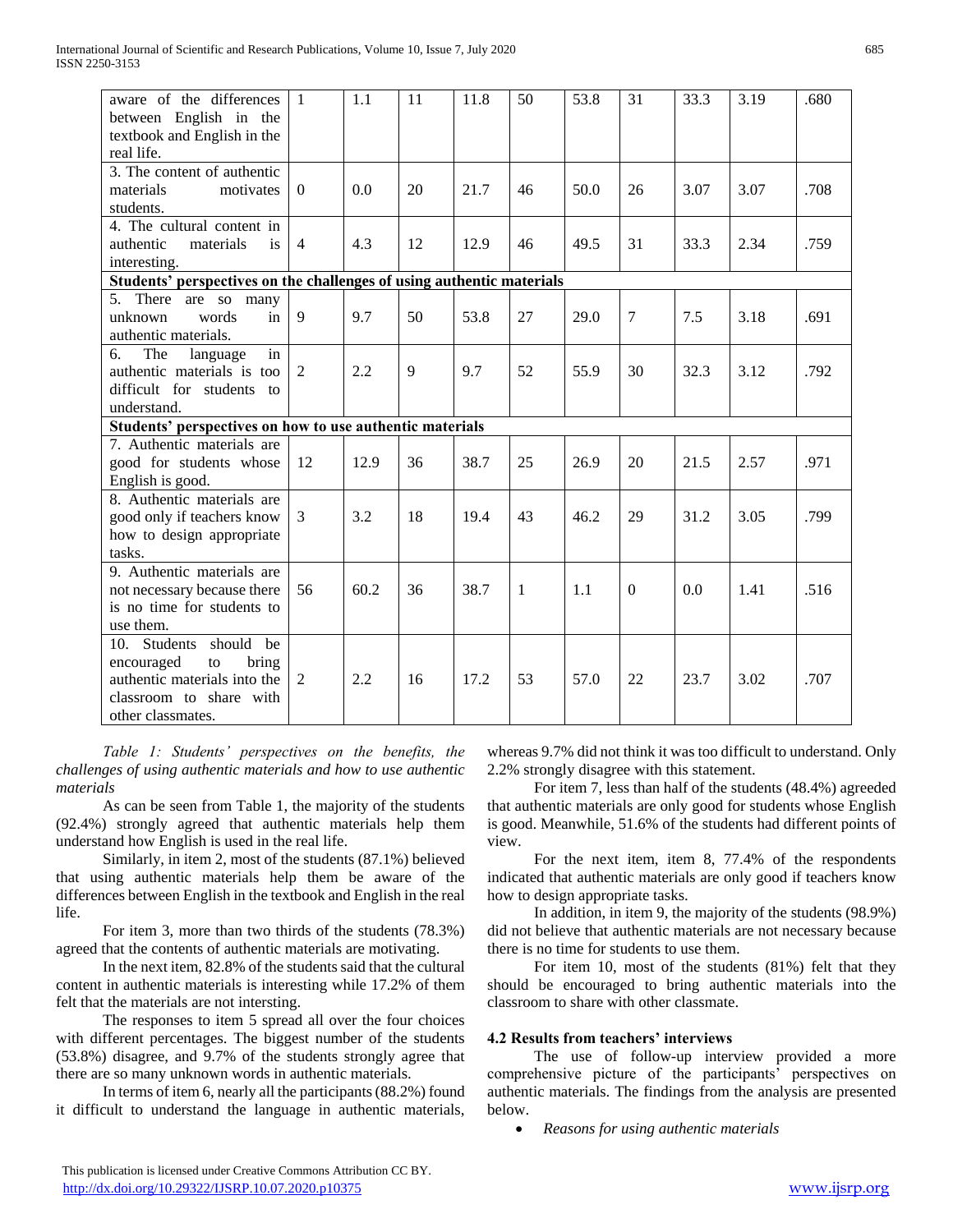The results of the interviews indicated that four out of five teachers said that they used authentic materials for their own teaching purpose while one teacher replied that she did not use this kind of materials in her classes.

### *Frequency of the use of authentic materials*

 Concerning about the frequency of the use of authentic materials, one teacher has reported before that she never uses authentic materials, the remaining four teachers ranged between 'Always' as indicated by two teachers, 'Often' by two teachers and 'Sometimes' by one.

 *Benefits of authentic materials in English language teaching*

 It is obvious that all of the teachers perceived the advantages of authentic materials whether they

*Challenges of using authentic materials in the classroom*

 All of teachers indicated that they have difficulties in using authentic materials in terms of time, the curriculum, the facilities for teaching, learners' background and attitude.

*How to use authentic materials effectively*

 Three out of five teachers said that they asked students collect and bring authentic materials that they like to class, so it was easy for teachers to engage students take part in activities in class. Two teachers shared that they selected the materials according to students' level, needs and interests.

#### V. V. CONCLUSIONS

 The findings from the survey reveal that most of the teachers and students indicate positive attitudes toward providing authentic materials in their classes. Based on the responses in the students' questionnaire and teachers' semi-structured interview, it can be concluded that positive attitudes were grounded on many advantages of authentic materials in improving and developing language skills. Moreover, authentic materials have both positive effects on learners' motivation and bridge the gap between classroom setting and the everyday life language in the real world. Additionally, authentic materials provide learners authentic cultural information and support teachers a creative approach to teaching.

 For better applications of authentic materials, English teachers should put more emphasis on the pedagogical purpose when selecting teaching resources. Appropriate authentic materials chosen can suit the students' language proficiency, and meet their interests and background. Besides, the government, through the Ministry of Education, should make a clear policy on the integration of media in education to provide an available access to authentic materials. Both students and teachers have

chances to exploit the media for the use of authentic materials for teaching and learning language. As a result, universities have to be equipped with good facilities that support and provide teachers and students sources of authentic teaching and learning materials.

#### **REFERENCES**

- [1] 1. Adam, T. (1995). What makes materials authentic? ERIC Document Reproduction. Service No. ED 391389.
- [2] 2. Bacon, S. M. & Finnderman, M. D. (1990). A study of the attitudes, motives, and strategies of university foreign language students and their disposition to authentic oral and written input. The Modern Language Journal, 74(4), 459-473.
- [3] 3. Briton, D. M. (1991). The use of media in language teaching: Teaching English as a Second or Foreign language. Boston: Heinle and Heinle Publisher.
- [4] 4. Epstein, R. & Ormiston, M. (2007). Tool and Tips for Using EFL Materials: A Guide for Teachers. MI: University of Michigan.
- [5] 5. Do, Thi Thanh Tra. (2011). Using authentic materials to motive second year English major students at Tay Bac University during speaking lesson. Academic Network for Development in Asia Conference Proceedings.
- [6] 6. Gardner, G. & Miller, L. (1999). Establishing self-access: From theory to practice. Cambridge: Cambridge University Press.
- [7] 7. Grave, K. (2000). Developing materials. Designing language courses: A guide for teachers. Boston, M.A: Heinle & Heinle.
- [8] 8. Harmer, J. (2001). The practice of English language teaching. London: Longman.
- [9] 9. Kilickaya, F. (2004). Authentic materials and cultural content in EFL classrooms. The Internet TESL Journal, 10(7).
- [10] 10. Martinez, A. (2002). Authentic materials: An overview. Karen's linguistic Issues.
- [11] 11. McNeill, A. (1994). What make authentic materials different? Annual International Language in Education Conference Proceedings, Hongkong.
- [12] 12. Peacock, M. (1997). The effect of authentic materials on the motivation of EFL learners. ELT Journal, 51(2), 144-156.
- [13] 13. Schmidt, T. (1994). Authenticy in ESL: A study of requests. Unpublished M.A thesis. Southern Illinois University.
- [14] 14. Tomlison, B. (2012). Materials development for language learning and teaching. Language Teaching, 45(2), 143-179.

#### **AUTHORS**

**First Author** – Dr. Dinh Thi Huong is currently a lecturer of English at Ha Noi University of Home Affairs. She earned her bachelor degree in English Language Teaching at Thai Nguyen University and the degree of Master of English majoring in TESOL at the Laguna University, The Philippines. She holds the degree of Ph.D in English Language and Literature at Batangas State University, The Philippines. Her interests include Translation Studies, Language Teaching for Children and Lexicology.

Email: dinhhuong.lilac@gmail.com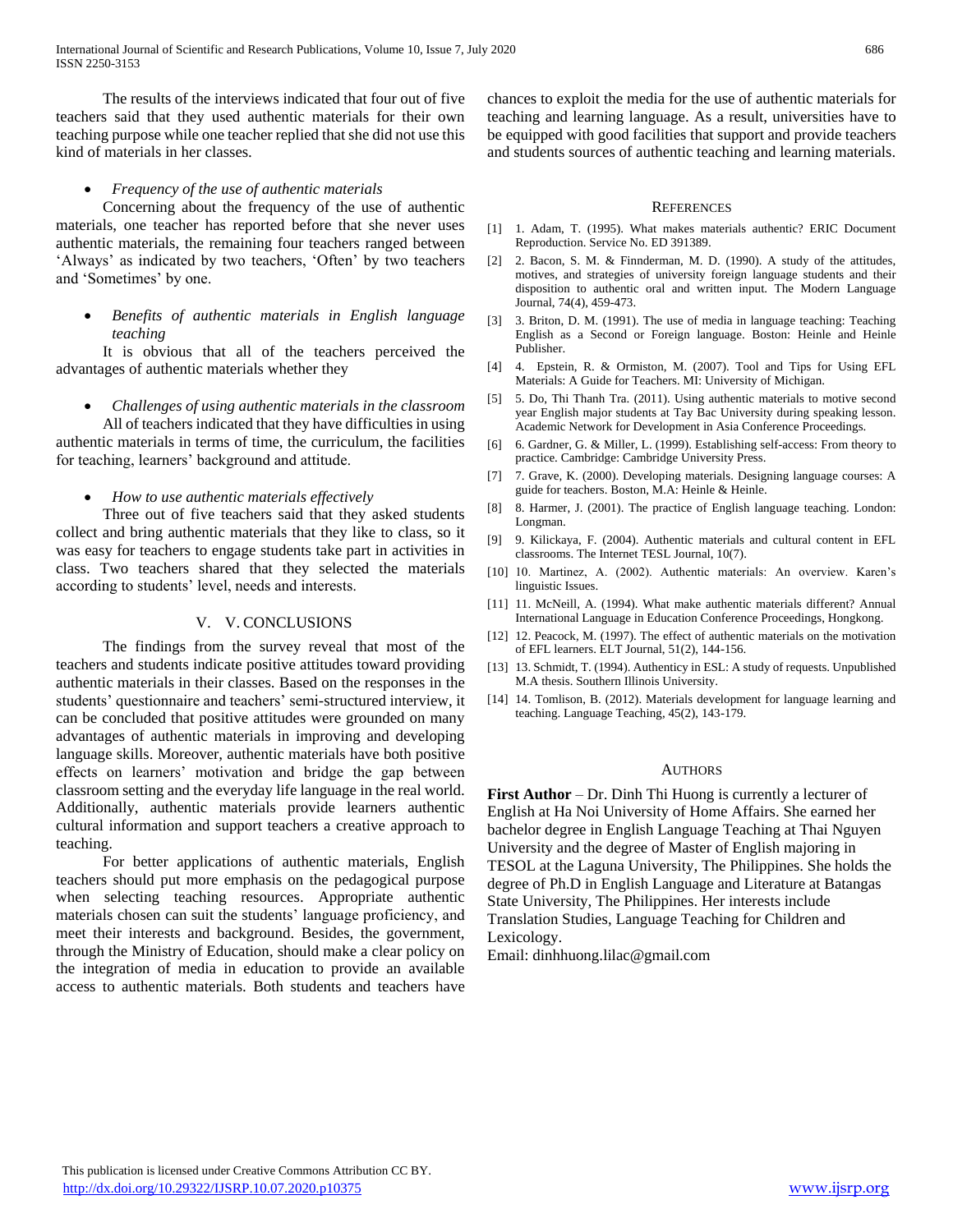## **STUDENTS QUESTIONNAIRE**

Authentic materials are texts produced by native speakers for non-teaching purposes. These materials reflect the real world. Such materials include TV commercial, news items, weather forecast, radio talks, interviews, articles, train timetables, advertisements, brochures, and application forms.

Please put a tick  $(\checkmark)$  in the column that bets shows your level of agreement and disagreement.

| No.            | <b>Statements</b>                                                                                                                       | <b>Strongly</b><br>disagree | <b>Disagree</b> | Agree | <b>Strongly</b><br>agree |
|----------------|-----------------------------------------------------------------------------------------------------------------------------------------|-----------------------------|-----------------|-------|--------------------------|
| $\mathbf{1}$   | Using authentic materials help students understand<br>how English is used in real life.                                                 |                             |                 |       |                          |
| 2              | Using authentic materials help students be aware of<br>the differences between English in the textbook and<br>English in the real life. |                             |                 |       |                          |
| 3              | The content of authentic materials motivates students.                                                                                  |                             |                 |       |                          |
| $\overline{4}$ | The cultural content in authentic materials is<br>interesting.                                                                          |                             |                 |       |                          |
| 5              | There are so many unknown words in authentic<br>materials.                                                                              |                             |                 |       |                          |
| 6              | The language in authentic materials is too difficult for<br>students to understand.                                                     |                             |                 |       |                          |
| 7              | Authentic materials are good for students whose<br>English is good.                                                                     |                             |                 |       |                          |
| 8              | Authentic materials are good only if teachers know<br>how to design appropriate tasks.                                                  |                             |                 |       |                          |
| 9              | Authentic materials are not necessary because there is<br>no time for students to use them.                                             |                             |                 |       |                          |
| 10             | Students should be encouraged to bring authentic<br>materials into the classroom to share with other<br>classmates.                     |                             |                 |       |                          |

*Thank you!*

## **APPENDIX 2**

# **QUESTIONS FOR TEACHERS' INTERVIEW**